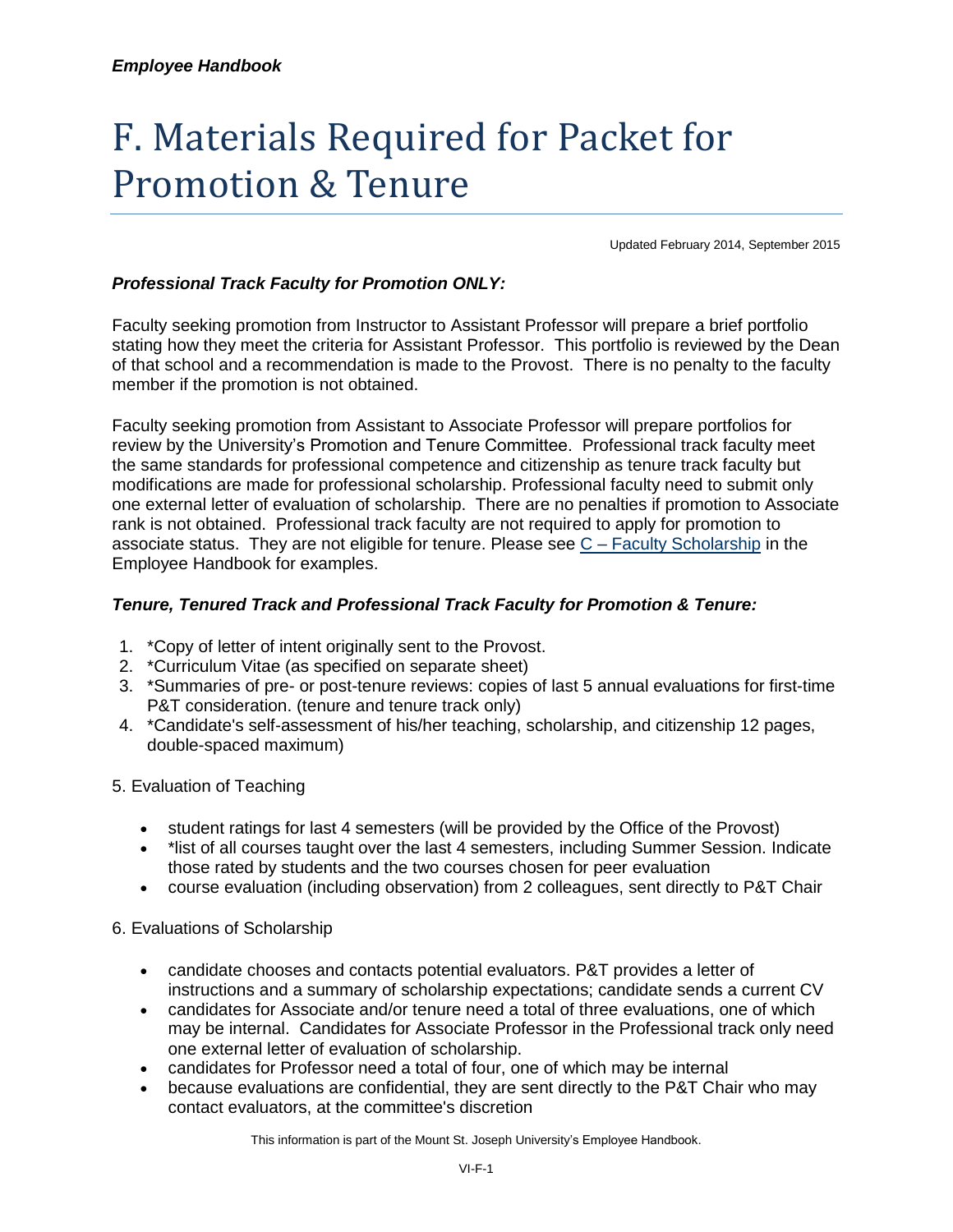# *Employee Handbook*

\*list of evaluators' names and addresses should be submitted with the packet

7. Evaluation of Academic Citizenship

- **•** letter from committee chairperson, sent directly to P&T Chair
- letter from colleague either within or outside the University community, sent directly to P&T chair

8. Letter from School Dean to P&T Committee, addressing teaching, scholarship, and citizenship.

**The P&T Committee foresees that the total packet** *supplied by the candidate* **would range from 40 to 50 pages. The Committee requires that the packet be submitted in an inch high loose leaf binder.** *Please do not place any materials in plastic sleeves.* **The Committee will limit its judgment to the above materials, but reserves the right to ask the candidate for clarification or for further documentation.**

\*items supplied by candidate

#### **Outline for Curriculum Vita (include dates wherever appropriate)**

- 1. Higher Education
- 2. Current and Previous Positions: Academic, Administrative, Professional, Other
- 3. Teaching Experience, Including Areas Taught
- 4. Scholarships and Fellowships
- 5. Distinctions, Honors, Awards
- 6. Books and Monographs/Creative Work/Performances
- 7. Refereed Publications/Juried or Invitational Exhibits
- 8. Unrefereed Publications/Other Exhibits
- 9. Scholarly Presentations at Professional Conferences
- 10. Invited Lectures (external)
- 11. Grants and Sponsored Programs (indicate your role)
- 12. Professional Memberships and Offices Held
- 13. University and Department Committee Memberships (indicate by \* any committee which you have chaired)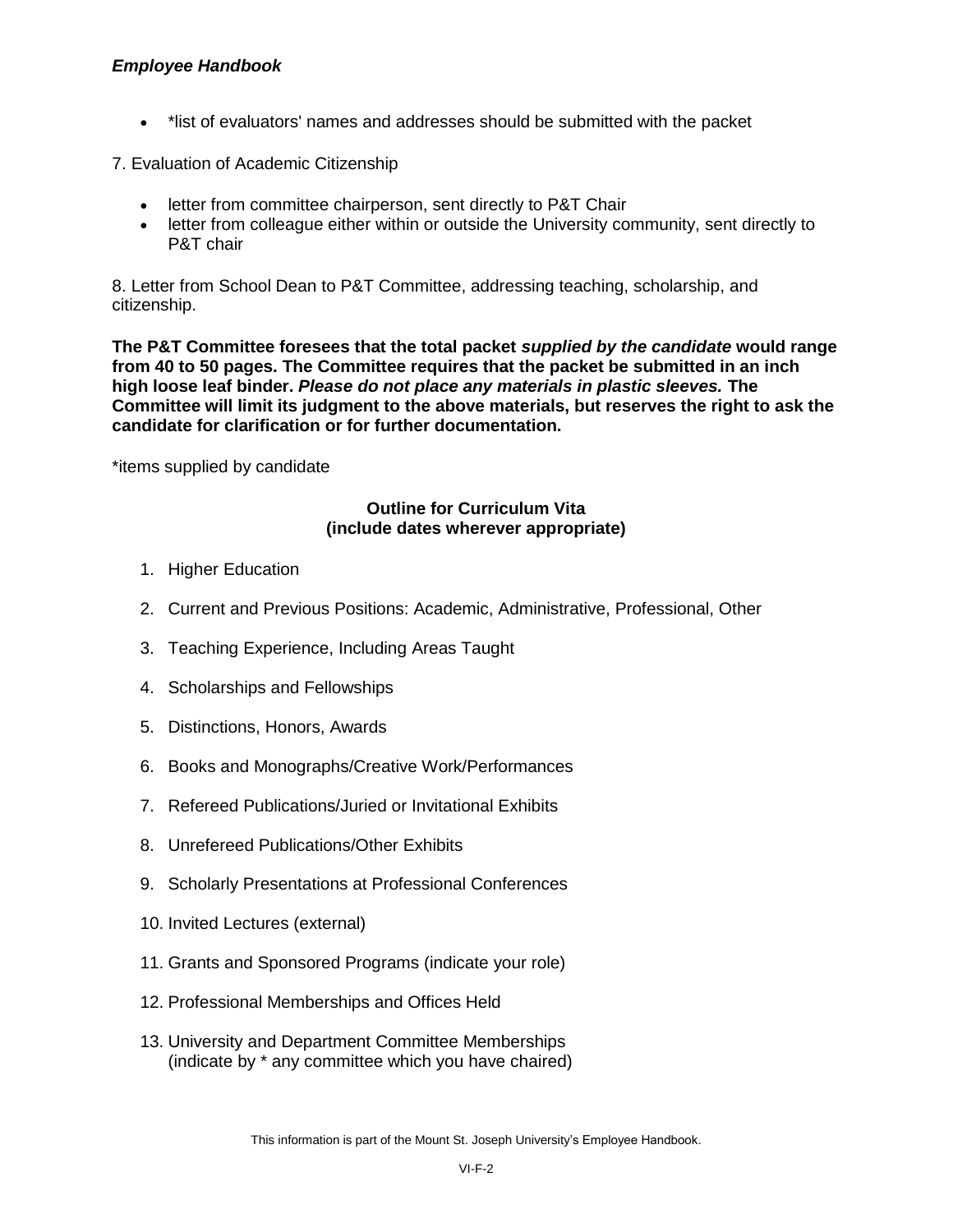- 14. Additional University and Department Service
- 15. Community Service

# **SUGGESTED OUTLINE FOR EVALUATION OF A FACULTY MEMBER BY A SCHOOL DEAN**

In addition to the letter of recommendation from the Dean written in consultation with the department chairperson or assistant dean, the last 5 annual evaluations from the Dean and/or Chair must be included. If the Dean finds there are discrepancies between these evaluations and his/her recommendation, these should be addressed in the letter. The Dean should address the specific criteria in the Handbook for the rank and/or contract status to which the faculty member is applying (See Criteria Applied to Faculty Ranks).

- I. Professional Competence (See Criteria for the Assessment of Full-Time and Pro-Rata Faculty Members)
	- A. Teaching effectiveness
		- 1. Knowledge of the subject matter
		- 2. Enthusiasm
		- 3. Ability to lead discussion and answer questions
		- 4. Other
	- B. Course development
		- 1. Objectives and evaluations
		- 2. Organization and planning
		- 3. Use of study guides, classroom materials, media, etc.
		- 4. Other
	- C. Service to Students
		- 1. Academic and other advising
		- 2. Supervision of field experience (if appropriate)
		- 3. Other
- II. Scholarship (See Criteria for the Assessment of Full-Time and Pro-Rata Faculty Members )
	- A. Academic development during the past year
	- B. Attendance at and/or presentation of workshops
	- C. Membership and offices held in professional organizations
	- D. Research and/or publications
	- E. Other
- III. Academic Citizenship (See Criteria for the Assessment of Full-Time and Pro-Rata Faculty Members )
	- A. Committee Responsibilities
		- 1. Within the Department
		- 2. In the University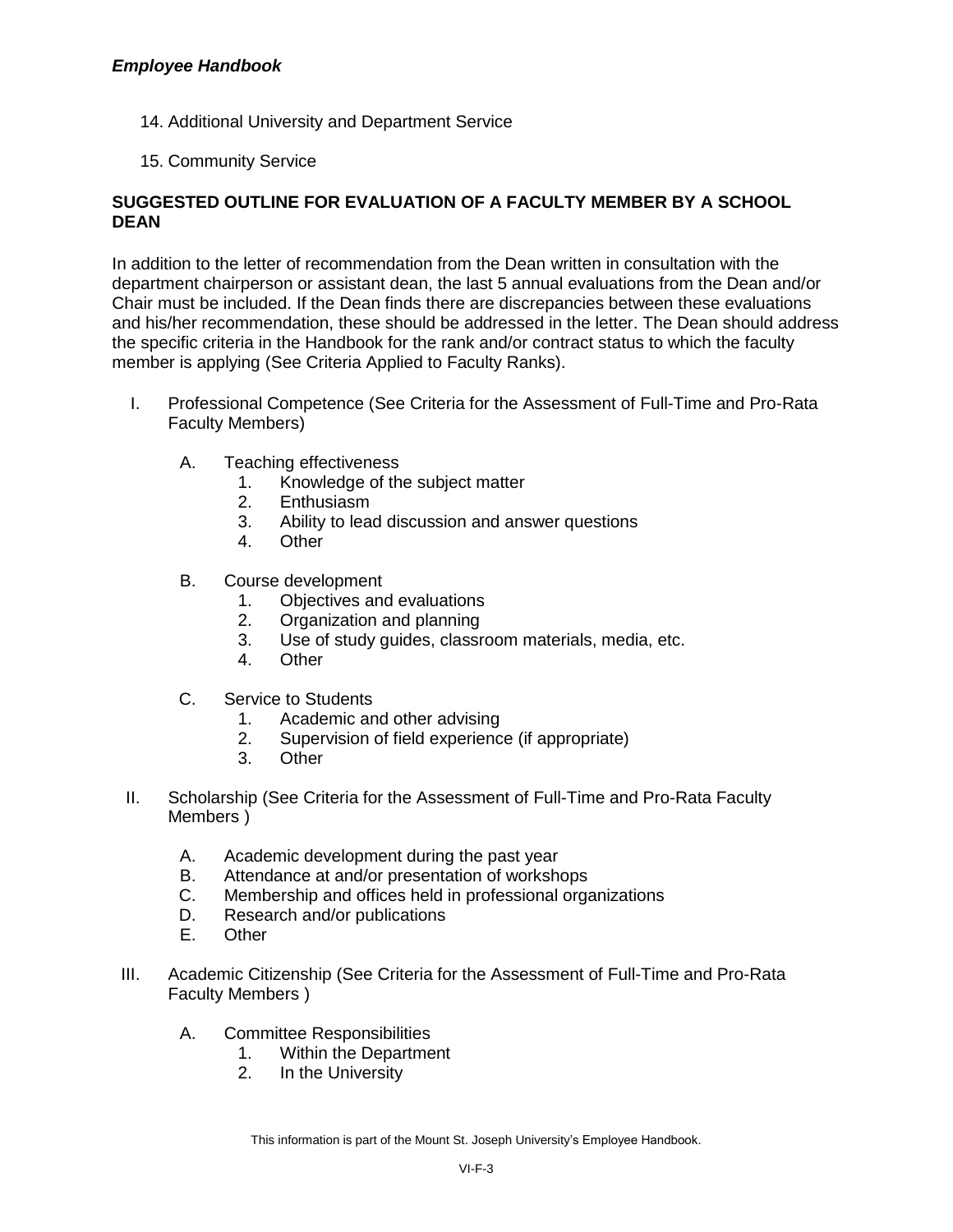#### *Employee Handbook*

- B. Participation in Activities
	- 1. Extracurricular activities in the Department
	- 2. Activities in the University
- C. Activities outside the University

#### **SUGGESTED OUTLINE FOR EVALUATION OF A FACULTY MEMBER BY A TEACHING PEER**

This peer evaluation process is applicable for both pre-tenure review and for promotion and tenure.

- Candidate chooses **two different courses** to be evaluated and **chooses two evaluators**, one for each course.
- One evaluator is anyone of the candidate's choosing, the other is to be selected from the published pool of peer evaluators.
- Peer evaluators can review a maximum of 2 candidates per semester.
- Evaluators review the syllabus and candidate's approach to teaching with the candidate before the evaluation.
- Evaluators attend class meetings, the number to be negotiated between evaluators and the candidate.
- Evaluators assess the candidate's teaching effectiveness (See Criteria for the Assessment of Regular Faculty Members).
- Evaluators may meet with the candidate after this assessment, if desired.
- Evaluators send their evaluations directly to the P&T Committee. Copies are not to be given to the candidate.
- P&T Committee members may contact evaluators directly for further clarification and information.
- Be sure to refer the evaluator to the specific criteria in the Handbook for the rank and/or contract status to which you are applying.

A general outline of the points to be covered in the evaluation:

- I. Teaching effectiveness
	- A. Knowledge of the subject matter
	- B. Enthusiasm
	- C. Ability to lead discussion and answer questions
	- D. Other
- II. Course development
	- A. Objectives and evaluations
	- B. Organization and planning
	- C. Use of study guides, classroom materials, media, etc.
	- D. Other
- III. Service to Students
	- A. Academic and other advising
	- B. Supervision of field experience (if appropriate)
	- C. Other